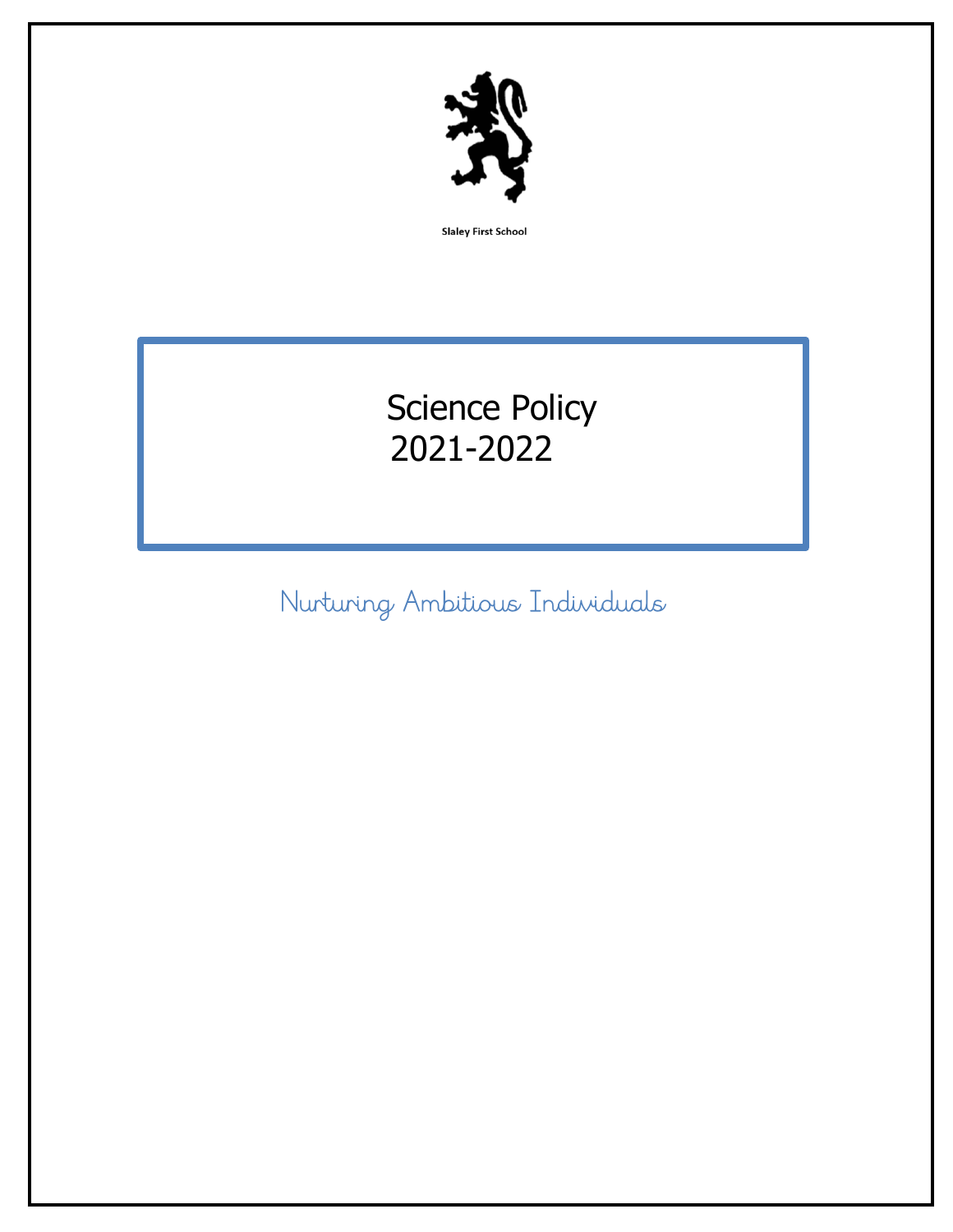### **SLALEY FIRST SCHOOL**

#### **Policy Intentions**

This policy is intended to be read by teachers, teaching assistants, parents and governors of the school in order to guide and govern the principles of teaching in science.

At Slaley First school, we strive to offer our children a rich, varied and engaging curriculum that will enable them to reach their full potential and become life-long learners.

In line with our overall intent, teaching specific **vocabulary** is a fundamental part of our science curriculum. Terminology is taught and built up over time as the children progress through the curriculum. Children are challenged to apply their use of this vocabulary in written work, where expectations match those of the English curriculum.

Our curriculum is set out in **small incremental steps** in order to minimise the scaffolding needed. Research by the Education Endowment Foundation indicates that it is just as important to avoid over-scaffolding as it is to ensure all pupils are adequately supported. It also indicates that it is important to take account of the prior knowledge that children bring to lessons and to help them to build upon this understanding. Our curriculum is therefore designed to build upon prior knowledge and skills. It is **self-reviewing** in the form of flashback four where knowledge gained is consolidated and built upon to ensure behavioural change to long term memory to support retention and recall.

#### **OUR AIMS**

In science, our aim is that all children make at least good progress and, alongside this, develop a real love and enthusiasm for the subject. Science lessons are delivered thematically through weekly subject specific lessons. We believe that a high quality, broad and well- structured science curriculum acts to stimulate, inspire and satisfy our children's curiosity about natural phenomena and events in the world around them, whilst allowing them to make direct links between the practical and theoretical fields of science. Through the teaching of science, children will learn to question, hypothesise, observe, predict and analyse information whilst developing a secure understanding of how scientific theories have developed and evolved through time. They will begin to understand and discuss science-based issues that affect their own lives, wider communities and those that impact on a global scale. We ensure this happens by aiming:

- To develop children's enjoyment and interest in science and an appreciation of its contribution to all aspects of everyday life
- To build on children's curiosity and sense of awe of the natural world
- To use a planned range of investigations and practical activities to give children a greater understanding of the concepts and knowledge of science
- To introduce children to the language and vocabulary of science
- To develop children's basic practical skills and their ability to make accurate and appropriate measurements
- To extend the learning environment for our children via our environmental areas and the locality

#### **OBJECTIVES**

The following objectives derived from the above aims will form the basis of decisions when planning and assessing children: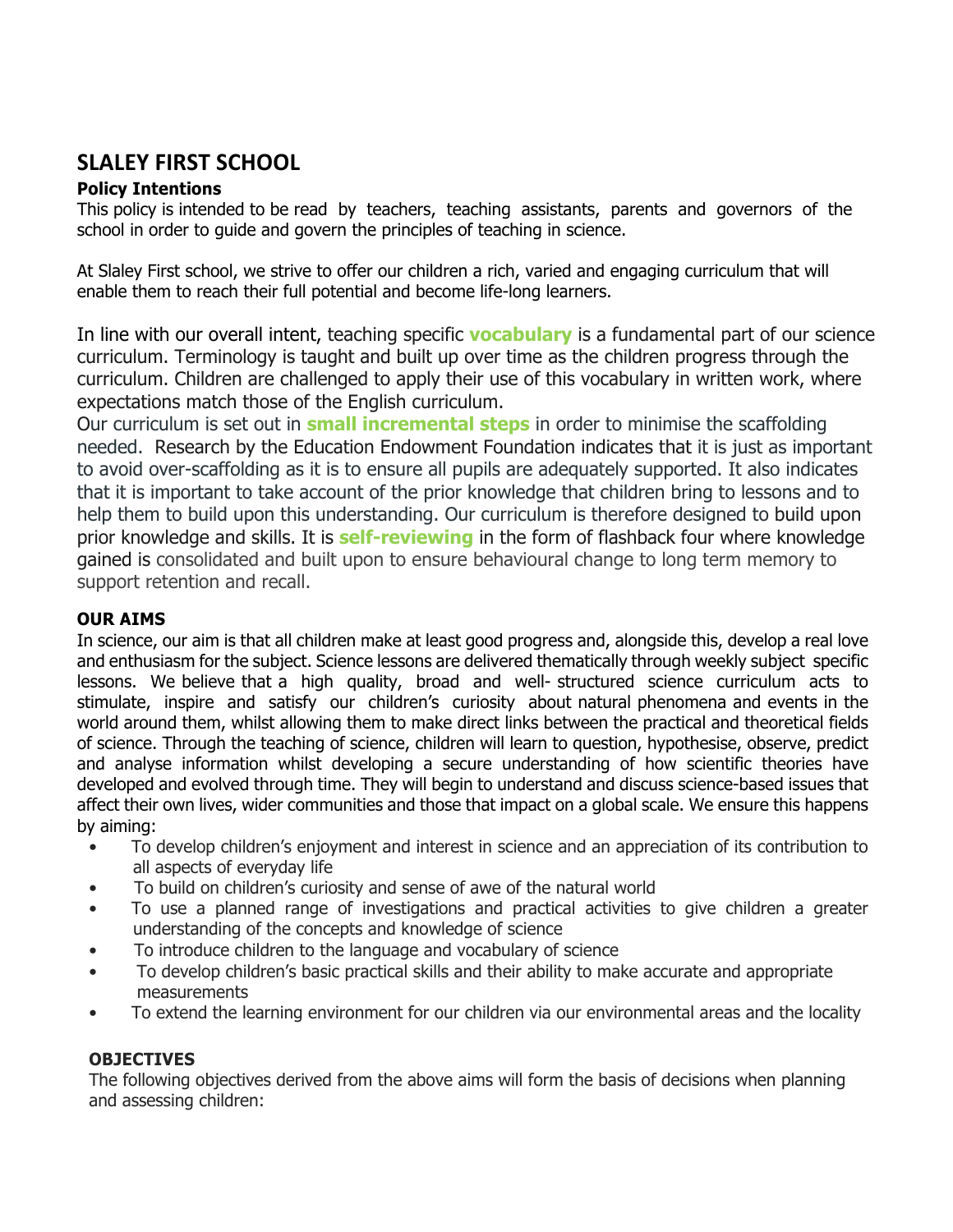#### **To develop children's enjoyment and interest in science and an appreciation of its contribution to all aspects of everyday life.**

- To develop knowledge of the science contained within the programmes of study of the National Curriculum.
- To develop a knowledge and appreciation of the contribution made by famous scientists to our knowledge of the world, including scientists from different cultures
- To encourage children to relate their scientific studies to applications and effects within the real world

#### **To build on children's curiosity and sense of awe of the natural world**

• To develop in children a general sense of enquiry which encourages them to question and make suggestions. To encourage children to predict the likely outcome of their investigations and practical activities

#### **To use a planned range of investigations and practical activities to give children a greater understanding of the concepts and knowledge of science**

- To provide children with a range of specific investigations and practical work which gives them a worthwhile experience to develop their understanding of science To progressively develop children's ability to plan, carry out and evaluate simple scientific investigations and to appreciate the meaning of a 'fair test'.
- To develop the children's ability to record results in an appropriate manner including the use of diagrams, graphs, tables and charts

#### **To introduce children to the language and vocabulary of science**

• To give children regular opportunities to use the scientific terms necessary to communicate ideas about science

#### **To develop children's basic practical skills and their ability to make accurate and appropriate measurements**

• Within practical activities give children opportunities to use a range of simple scientific measuring instruments such as thermometers and force meters and develop their skill in being able to read them.

#### **To develop children's use of technology in their science studies**

• To give children the chance to obtain information using the internet.

#### **ENTITLEMENT**

All our children, irrespective of a protective characteristic are entitled to participate fully in Science, and benefit from a broad range of highly effective Science teaching and learning activities at every stage of their education. We are committed to ensuring that children experience success in this subject. All children are entitled to:

- Regular individual Science subject discipline lessons.
- Have access to the full range of activities involved in learning Science.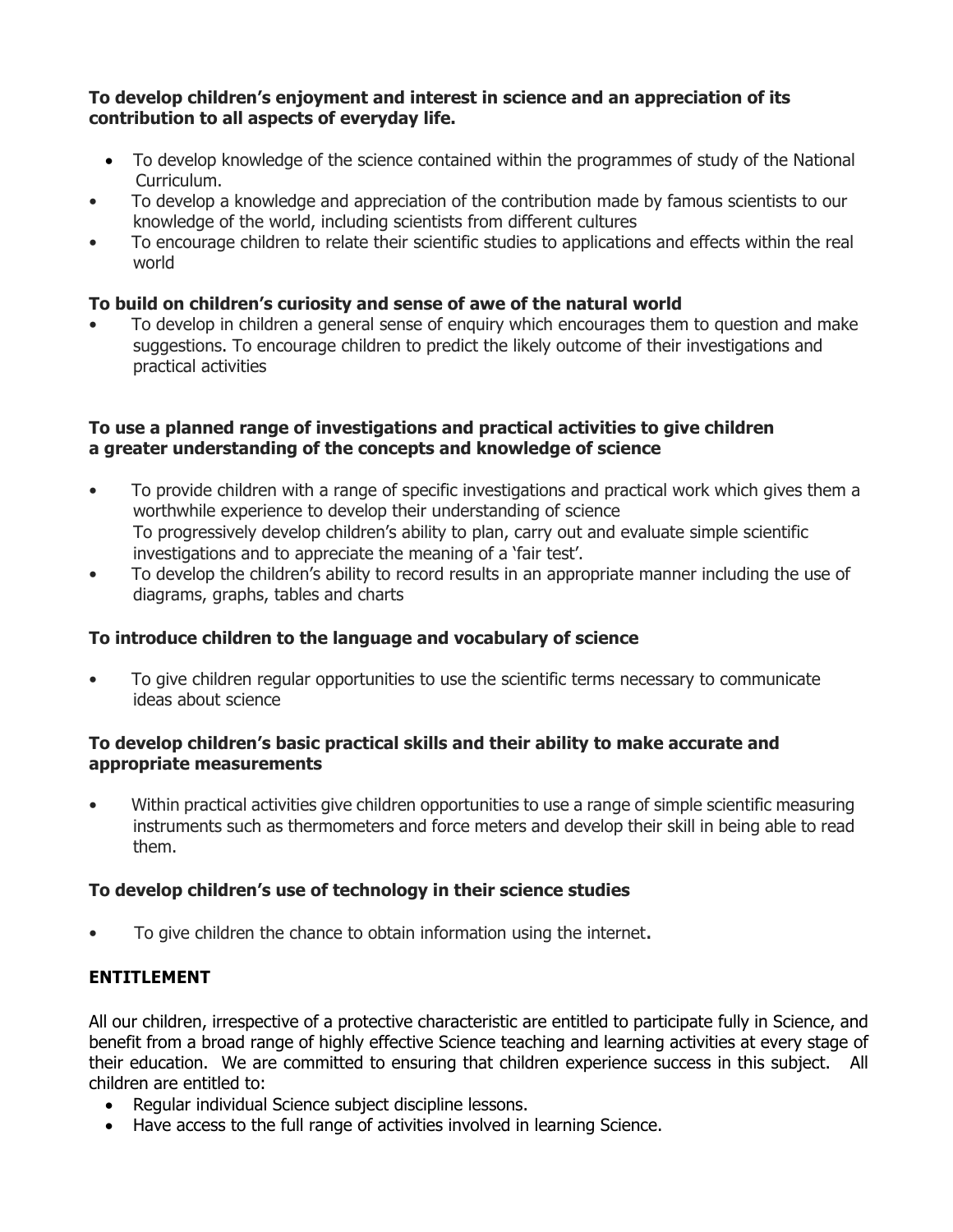- Provision of suitable learning challenges that respond to each child's different needs.
- Differentiation, additional or different action to enable the child to learn more effectively.
- Intervention, through the setting of small targets identified following assessment against their
- Learning Journey.

We aim to:

- Teach a minimum of 6 hours of science lessons per half term
- Teach science in a broad global and historical context, using the widest possible perspective and including the contributions of people of many different backgrounds.
- Provide a balanced and varied programme of scientific skills, knowledge, understanding and attitudes.
- Teach science through a variety of individual, group and whole class teaching, providing equal learning opportunities for all children.
- Value children's existing ideas, experience and knowledge and use this as a foundation to build a schema of knowledge whilst challenging misconceptions.
- Provide children with regular opportunities to participate in active exploratory work, with an increasing degree of self-planning and control, allowing them to make links between practical experiences and theoretical fields of science.
- Provide children with access to a wide range of high quality, engaging science resources that will stimulate their curiosity and develop skills of enquiry.
- Acknowledge science as a vehicle for the development of language skills and encourage our children to talk constructively about their science experiences.

#### **ATTITUDES AND COMPETENCIES TO BE DEVELOPED**

A guarantee of quality Science curriculum provision, complementing National Curriculum guidance, will ensure that by the end of each key stage, children know, apply and understand the matters, skills and processes specified in the relevant programme of study.

During the **Early Years Foundation Stage,** science is included in the Understanding the World specific area of learning. During these years, science allows children to make sense of the world around and allows them to begin to develop their skills of enquiry. This occurs through:

- access to a range of developmentally appropriate practical activities based on first hand exploratory experiences. For example, a nature walk, magnifiers to explore natural objects, manipulating wet/dry sand etc;
- enthusiastic and meaningful interaction with adults, who provide opportunities to develop communication skills, use correct scientific language and carefully framed open-ended questioning techniques to develop thinking skills;
- exploration of both indoor and outdoor environments, linking all areas of learning;
- recognition/extension of existing knowledge & understanding gained from their home setting.

In Key Stage 1, the main focus of science teaching is to enable children to experience and observe phenomena, looking more closely at the natural and humanly-constructed world around them and building on knowledge and understanding developed during EYFS. Children should be encouraged to be curious and ask questions about what they notice. They should be helped to develop their understanding of scientific ideas by using different types of scientific enquiry to answer their own questions, including observing changes over a period of time, noticing patterns, grouping and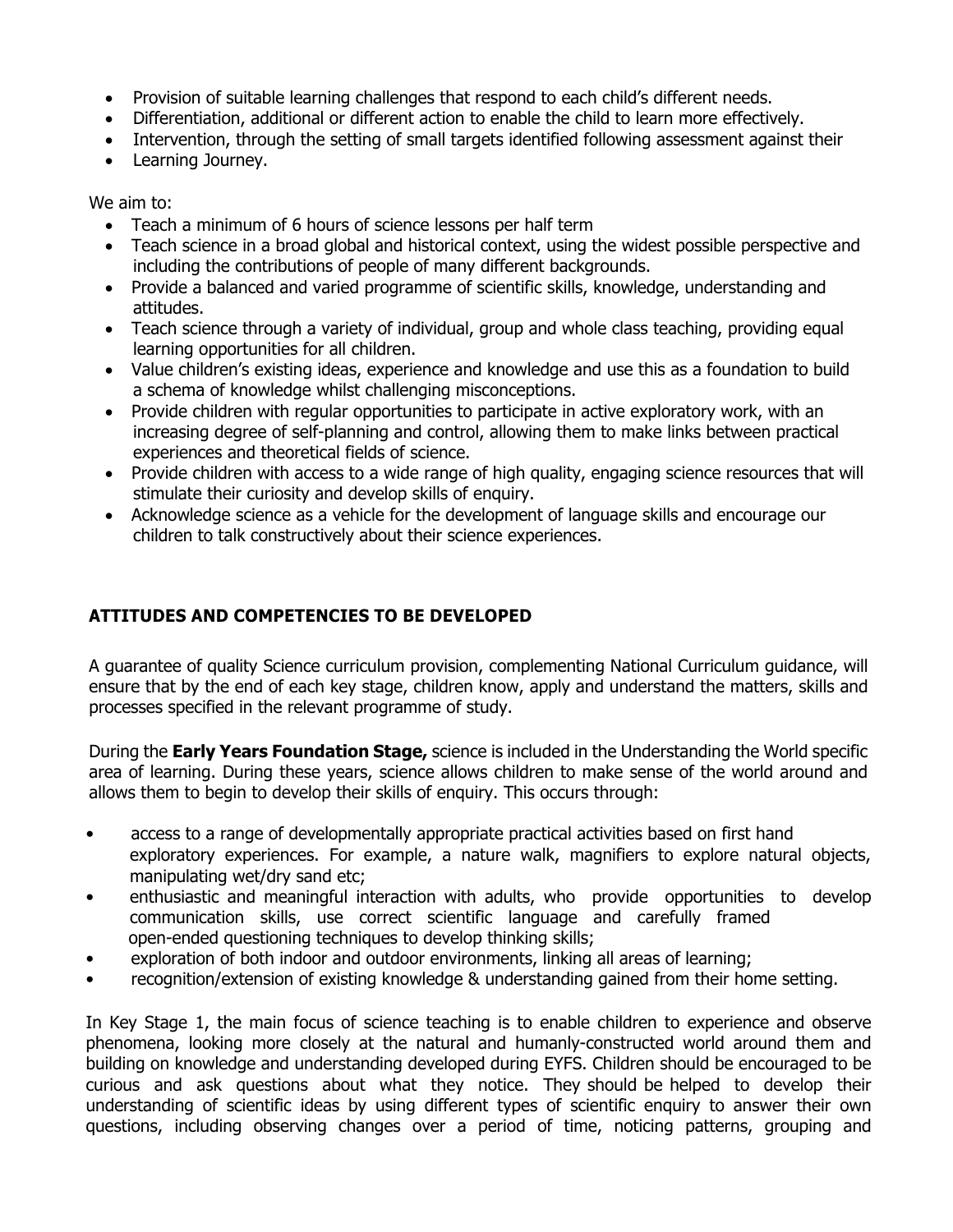classifying things, carrying out simple comparative tests and finding things out using secondary sources of information. They should begin to use simple scientific language to talk about what they have found out and communicate their ideas to a range of audiences in a variety of ways. Most of the learning about science should be done through the use of first-hand practical experiences, but there should also be some use of appropriate secondary sources, such as books, photographs and videos.

Children should read and spell scientific vocabulary at a level consistent with their reading and spelling knowledge at Key Stage 1.

In Lower Key Stage 2, the main focus of science teaching is to enable children to broaden their scientific view of the world around them. They should do this through exploring, talking about, testing and developing ideas about everyday phenomena and the relationships between living things and familiar environments, and by beginning to develop their ideas about functions, relationships and interactions. They should ask their own questions about what they observe and make some decisions about which types of scientific enquiry are likely to be the best ways of answering them, including observing changes over time, noticing patterns, grouping and classifying things, carrying out simple fair tests and finding things out using secondary sources of information. They should draw simple conclusions and use some scientific language, first, to talk about and, later, to write about what they have found out. Children should read and spell scientific vocabulary correctly and with confidence, using their growing reading and spelling knowledge.

**Across all key stages, science will have a key focus on developing enquiry skills outlined in the 'Working Scientifically' strand of the National Curriculum.** The types of scientific enquiry will include: observing over time; pattern seeking; identifying, classifying and grouping; comparative and controlled investigations and researching using secondary sources. Children should seek answers to questions by collecting, analysing and presenting data.

#### **Planning for Progression and Continuity**

There are children working at al different abilities in science and we seek to provide suitable learning for all. We achieve this by:

- Setting common tasks which are open-ended and can have a variety of responses;
- Setting tasks of increasing difficulty.
- Providing resources of different complexity depending on the ability of the child;
- Using teaching assistants (where available) to support children individually or in groups.

Teaching of the Science curriculum is delivered in a variety of ways catering for all learning styles through but not exclusively;

Questions and answers in whole class discussions Differentiated tasks Individual/group/class projects Thinking skills using mind mapping techniques Interactive displays